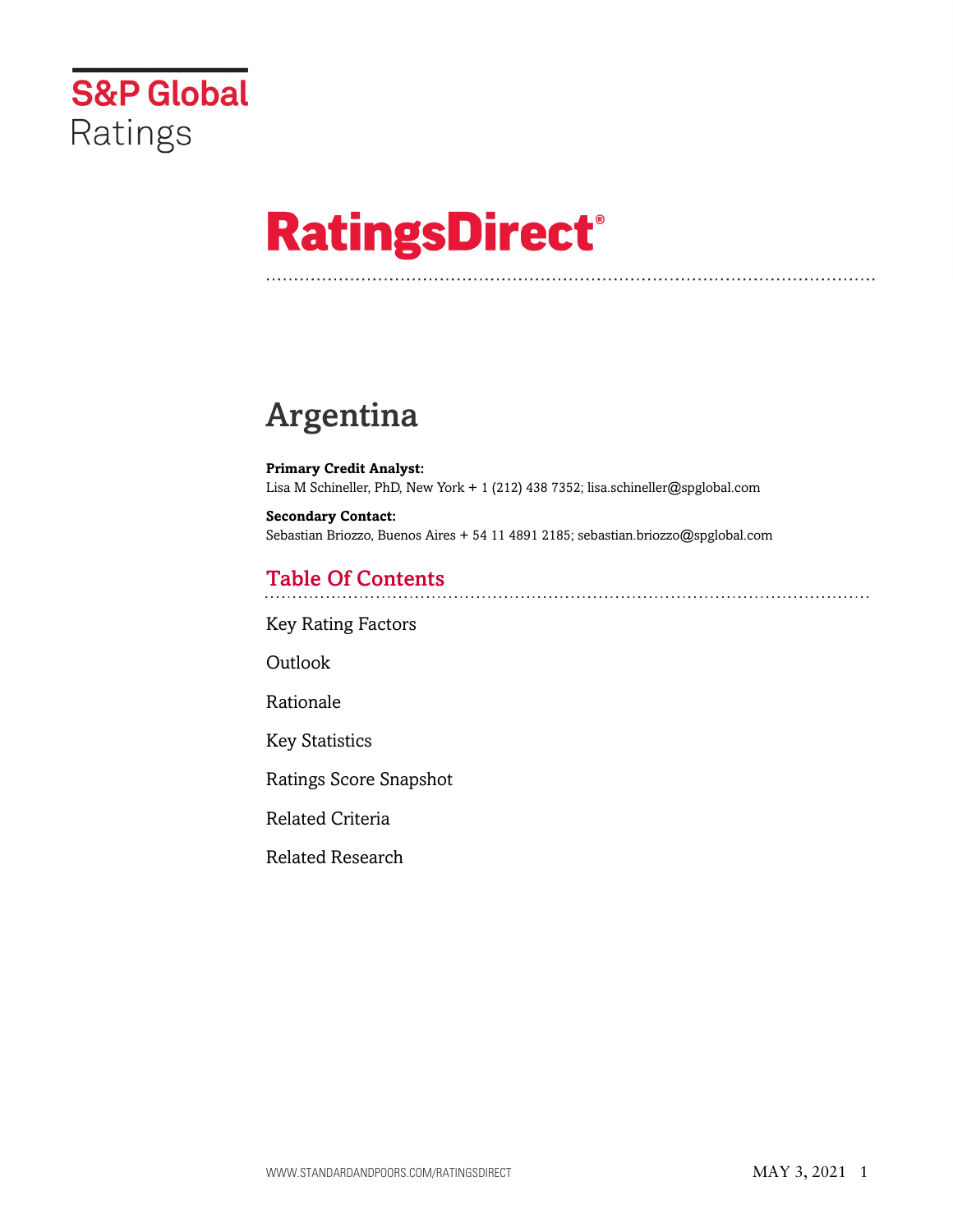# Argentina

This report does not constitute a rating action.

# <span id="page-1-0"></span>Key Rating Factors

#### Institutional and economic profile

Argentina's post-pandemic economy will likely remain under pressure as national midterm elections later this year constrain policy initiatives.

#### Sovereign Credit Rating

CCC+/Stable/C *Argentina National Scale* raBBB-/Stable/--

- A history of economic instability and sharp changes in economic policies underpin the low credibility and predictability of Argentina's governing institutions.
- The successful commercial debt restructuring in 2020 afforded significant cash flow relief over the coming decade, and the focus is now on negotiating with official creditors and a new IMF program.
- We expect a 6% recovery in real GDP this year but subpar growth thereafter amid ongoing economic imbalances and weaknesses.

#### Flexibility and performance profile

Despite commercial debt relief, significant external, fiscal, and monetary policy challenges remain.

- A still-weak fiscal profile reflects high financing needs with deficits that are expected to improve only slowly amid budgetary rigidities and policy preferences, as well as a large, vulnerable debt burden.
- The long-standing lack of confidence in the peso as a store of value has undermined monetary policy flexibility and price stability for decades.
- External debt remains high, while large gross external financing metrics would benefit from cash flow relief associated with the pending smoothing of payments to the IMF.

# <span id="page-1-1"></span>**Outlook**

The stable outlook on our 'CCC+' ratings reflects the challenges facing the Argentine authorities in strengthening weak fundamentals and imbalances in the economy--including still-large fiscal financing needs--notwithstanding the fiscal space provided by last year's commercial debt restructuring. Given the pressures of the pandemic, the government has yet to formalize a broad approach to initiatives to bolster growth, lower inflation, manage exchange-rate pressures, and tackle various prevailing macroeconomic distortions.

To that end, investment sentiment is constrained by the pace of negotiations with the IMF for a revised Stand-By Arrangement (or other program) to consolidate a macroeconomic agenda and secure funding for important payments coming due later this year and in 2022-2023. The upcoming midterm elections have slowed progress on this dialogue, which provides the opportunity to devise an overall economic strategy and move closer to clearing arrears with the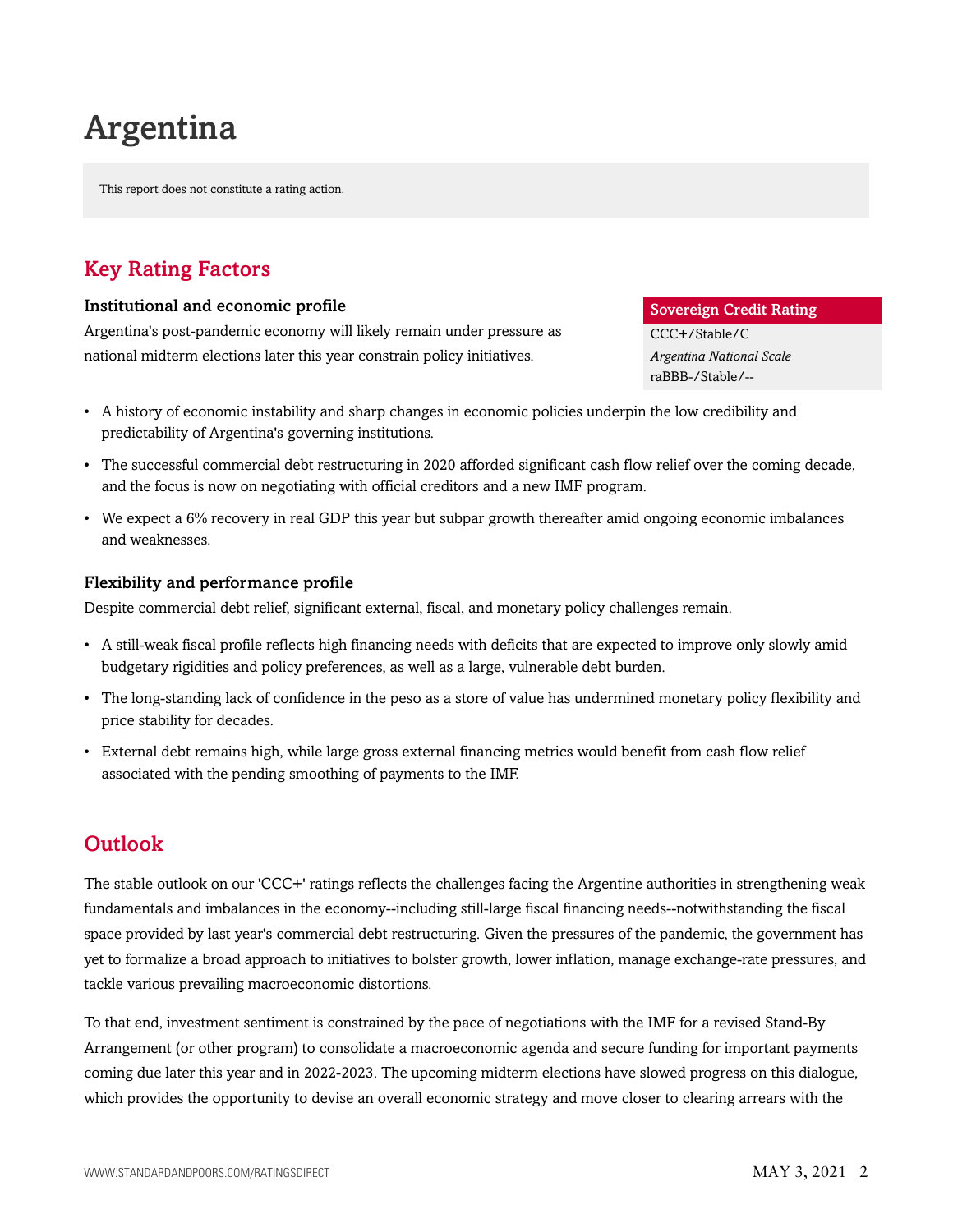Paris Club of bilateral creditors as well.

#### Downside scenario

We could lower the ratings over the next 12 months if unexpected negative political developments undermine prospects for economic recovery, the reversal of some fiscal deterioration seen in 2020, or progress on discussions with the IMF. This scenario would likely further damage already fragile local investor confidence in particular and hamper access to peso-denominated debt markets. It could also exacerbate the need for recourse to central bank financing amid already high and challenging inflation dynamics and lead to a downgrade. Setbacks in discussions with the IMF would complicate extending the repayment of \$44 billion due to the institution, potentially impair access to external financing from other multilateral institutions, and complicate clearing arrears with the Paris Club. Heightened pressure in local financial markets, including the banking system's deposit base, or difficulties in managing central bank debt (LELIQs) could also lead to a downgrade.

#### Upside scenario

We could raise the ratings over the next 12 months following the successful negotiation of a new IMF program. A program with the IMF is key to smoothing the heavy repayment schedule to the institution, as well as to providing the opportunity to outline specifics on an overarching policy agenda to bolster debt sustainability and growth. This includes fiscal and monetary policy articulation to stabilize inflation and exchange-rate dynamics. We could also raise the rating if there is a more pronounced economic recovery that supports stronger fiscal outcomes that take pressure off the government's financing needs. Implementation of structural fiscal measures to reverse the deterioration in Argentina's fiscal profile could likewise support a higher rating. It could also open access to broader market-based funding by local and external private creditors.

### <span id="page-2-0"></span>Rationale

The ratings on Argentina reflect ongoing near-term challenges posed by its weak fiscal and external profiles, monetary inflexibility, and limited financing options given its small local capital markets. Its debt burden remains high, notwithstanding various debt restructurings over the past two decades. More than 75% of central government debt is in foreign currency--a vulnerability that the current administration aims to slowly reduce, though about 40% is held by public-sector creditors, mitigating rollover risk.

Argentina has a record of persistently high inflation, coupled with limited monetary flexibility given the absence of a credible local currency as a store of value. This underpins its small domestic capital markets and heightens financing vulnerabilities for the government and corporate entities. Such shortcomings have contributed to the nation's weak external position, and Argentina has relied heavily on external funding to finance persistent and high fiscal deficits.

The ratings also reflect a poor record of growth, even before the significant hit to the economy from the COVID-19 pandemic. In addition, they reflect our assessment of weak institutional and governance effectiveness, as well as a weak payment culture given the series of sovereign defaults over the past two decades.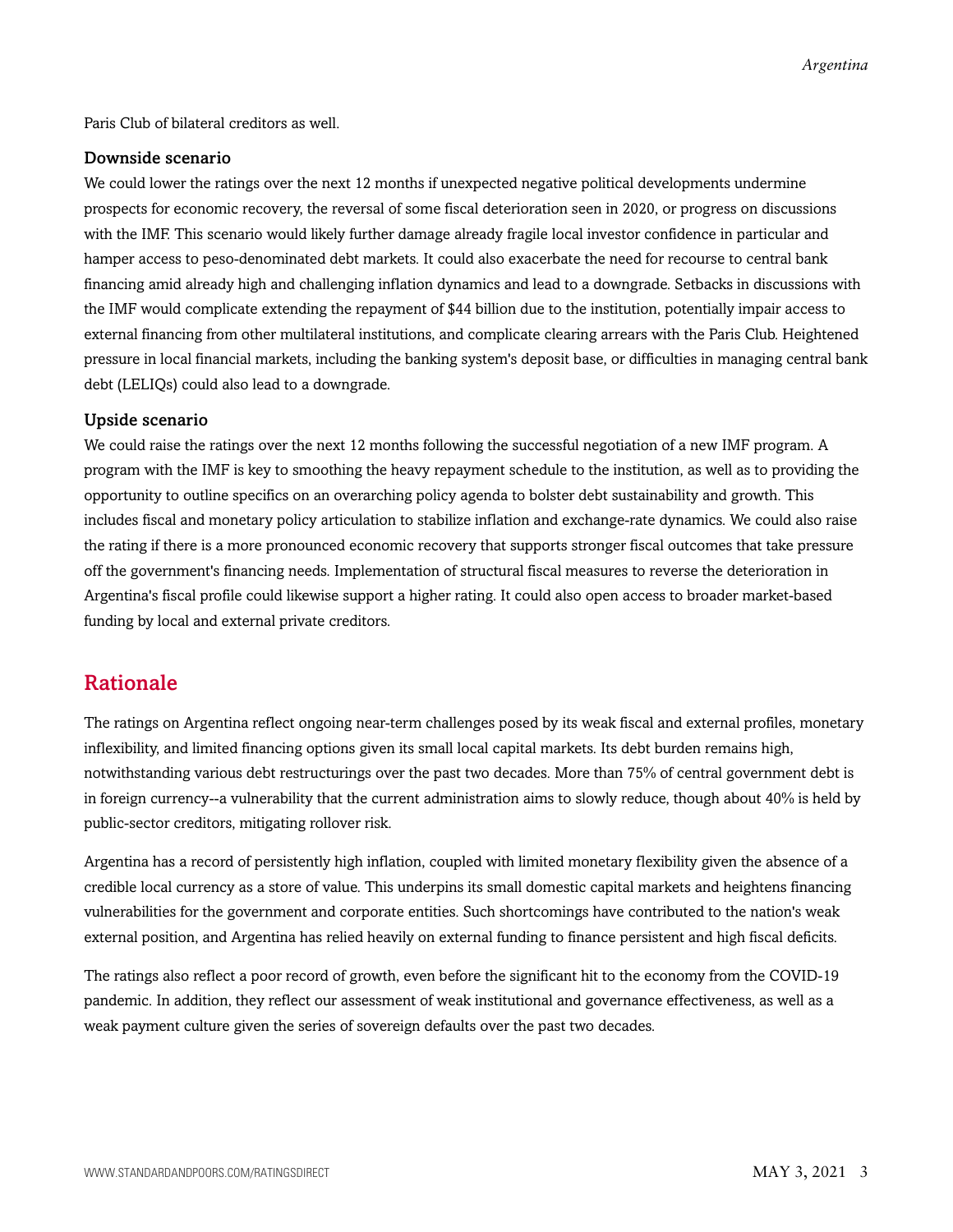#### Institutional and economic profile: The economy remains under pressure amid the pandemic, and national midterm elections later this year constrain policy initiatives.

One of the weaknesses in Argentina's institutional assessment is its history of major changes in economic policy following shifts in political leadership, along with a history of political polarization that limits the government's ability to implement its economic agenda. This polarization does not stem from an ethnic, religious, or racial divide, as in some similarly rated sovereigns, but rather a socioeconomic and ideological divide.

In addition, even within long-standing political parties, there are diverse views on economic policy. This generates more volatile policy outcomes, especially considering the politicization of governing public institutions, and reduces checks and balances. This is in contrast to sovereigns with stronger institutional assessments. The volatility and lack of predictability of policies have led to swings in exchange rate regimes, approaches to monetary policy, the size of the state, and its influence on investment and growth--all contributing to structurally low growth prospects. This has also impaired sovereign debt payment capacity and undermines the payment culture. Since coming to office, the Alberto Fernandez Administration's policy goals have been to place Argentina's debt on a sustainable footing and restore social well-being amid stronger growth, led by public-sector involvement and direction in the economy.

Following last year's successful commercial debt restructuring, the authorities' focus should have shifted to renegotiating terms and conditions for the \$44 billion in outstanding debt with the IMF. The government aims to render its repayment more compatible with the economy's ability to pay, avoiding fiscal consolidation that dampens growth. A new program--be it a Stand-By Arrangement or Extended Fund Facility–-is key to facilitating the repayment due over the coming four years, which, in our view, Argentina cannot meet without access to funding under a renewed program. However, another important benefit of a new program is the accompanying specific, measurable, and consistent policy steps, goals, and benchmarks embedded in it to support better growth, fiscal, and inflation outcomes.

In negotiating a fund program, the government will need to further articulate a comprehensive medium-term agenda--the perceived absence of which, as the pandemic has dominated policy actions, has held back private-sector expectations and investment prospects. Securing IMF refinancing will likely entail espousing a more comprehensive policy agenda that not only supports repayment to the IMF but overall debt sustainability. This would contribute to improved credit ratings.

The upcoming midterm elections, now scheduled for November 2021 (delayed a month given the pandemic), have slowed the pace of negotiations with the IMF on a revised program, in our view. Mixed signals from constituents within the governing Frente de Todos limit pragmatism ahead of these elections. While any IMF agreement must be "owned" by the administration and needs buy-in from Argentina's politicians, the fact that Congress must formally approve the program (a stipulation added by the Fernandez government) complicates negotiations ahead of the midterms, given the traditional anti-IMF view from key members of Frente de Todos.

We don't expect any major change in the contour of policy after the midterm elections. Such change would likely depend on the next national election, in 2023. However, we would expect the government to speed up dialogue with the IMF after the midterms should a program not be finalized by then. This owes to the fact that repayments accelerate in 2022. The outcome of these elections will likely inform the balance of power within the various factions in both the governing and opposition coalitions. It will set the stage for candidacies for national elections in 2023.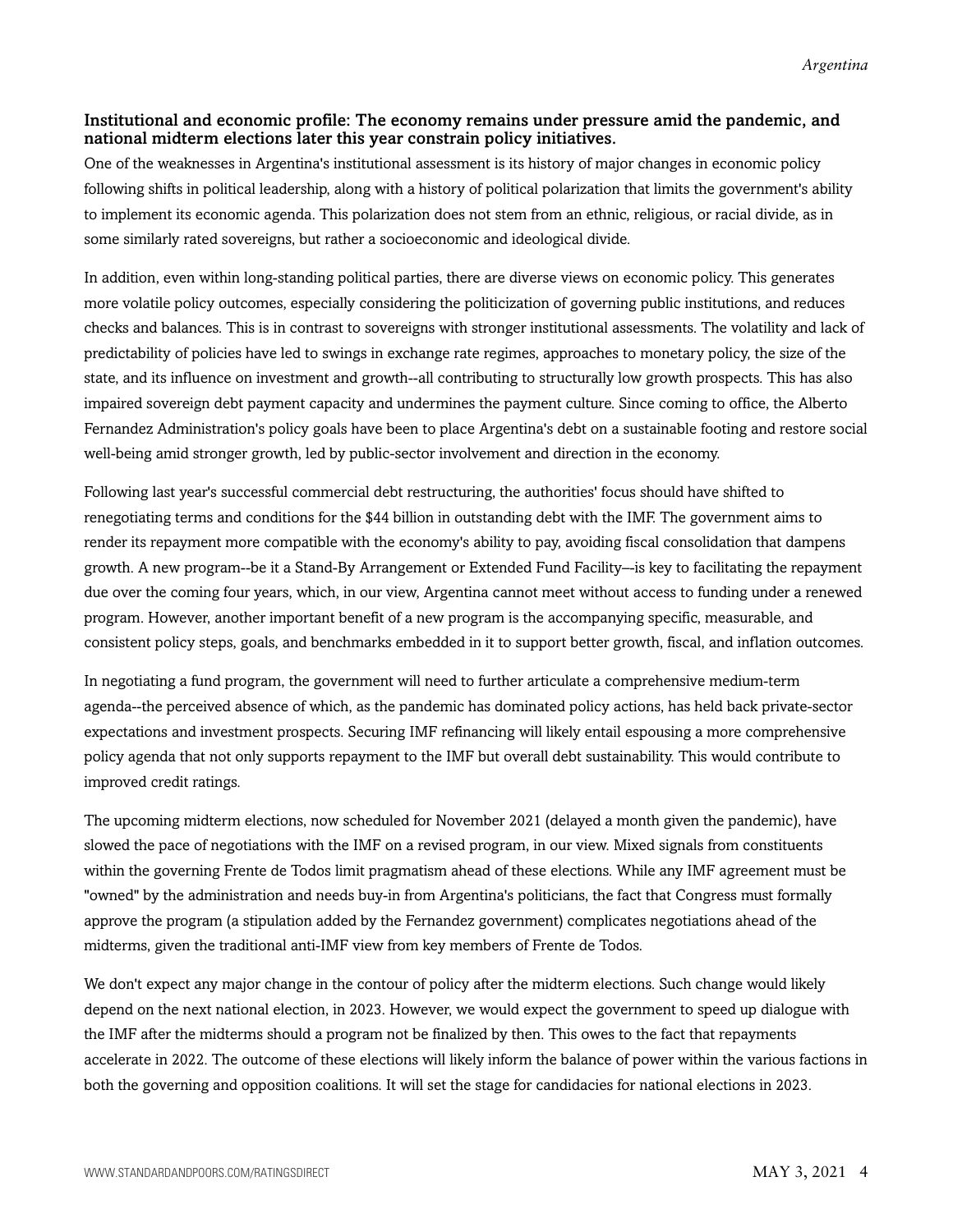After the midterms, with expected progress on the pandemic front, a possible IMF program in place, and two years until the national elections, the government should have scope to focus more directly on measures to enhance structural trend growth beyond the short-term measures associated with mitigating the pandemic's hit to the economy. Raising medium-term trend GDP growth has been elusive for multiple Argentine governments and requires both redressing macroeconomic imbalances and alleviating microeconomic obstacles. Bolstering low investment and exports, which have trended lower since the global commodity boom in the early 2000s, is key. It remains to be seen whether the Fernandez Administration has the internal political backing and willingness to promote this agenda.

On the macro side, this entails lowering the structurally large fiscal primary (noninterest) deficit. Given the small local market and lack of access or plans to tap global capital markets, still-high government financing needs complicate monetary and exchange rate policy. Meanwhile, reliance on central bank financing sustains high inflation and peso depreciation.

On the micro side, increased spending at the federal, provincial, and municipal levels over the past two decades has led to higher and more distortionary taxation. General government revenue to GDP rose 10 percentage points of GDP to 35% in 2015. As of 2020, there were 165 taxes, some overlapping, to pay across all three levels of government, which have weighed on private investment and evasion and informality.

Myriad complicated foreign exchange restrictions also contribute to dampened local and foreign investor sentiment. Foreign exchange controls tightened sequentially beginning in 2019 for imports and dividends. Since late 2020, low levels of international reserves have led policymakers to limit full access to foreign exchange at the official rate for payment of debt service, prompting various restructurings of nonsovereign debt. This is a notable departure from full access to foreign exchange for debt service since the early 2000s. In an effort to attract much-needed private investment, an April 7 decree aims to provide scope for new investment projects in some export sectors to maintain 20% of foreign exchange earnings abroad for debt service, dividend payments, etc.

However, the economy remains relatively closed, with exports averaging only 15% of GDP over the last decade and both globally and regionally high tariffs. A competitive exchange rate, as well as prospects for growth in agribusiness and energy production, could support exports and investment. The innovative agricultural and agribusiness sector is currently subject to high taxation and registration requirements for exports. Successful development of Argentina's nonconventional energy resources could improve GDP growth and balance-of-payments dynamics over time, but it requires both policy predictability and infrastructure development. Notwithstanding the worsening in social indicators in recent years, Argentina's educated workforce (compared with regional peers) could support the development of a more buoyant service export sector, including information technology.

Other disincentives for the private sector include limits on its ability to set prices freely, with restrictions on some 200 goods (current programs include Precios Cuidados and Precios Maximos); a long-standing labor code that makes it costly to dismiss formal workers, further complicated by recurrent and extended decrees that prohibit layoffs amid the pandemic; and long-standing regulatory barriers to entry and competition in the local market.

The government has yet to outline an explicit road map for how it expects to address these material economic challenges in an overarching manner amid diverging views among important representatives of the Peronist coalition.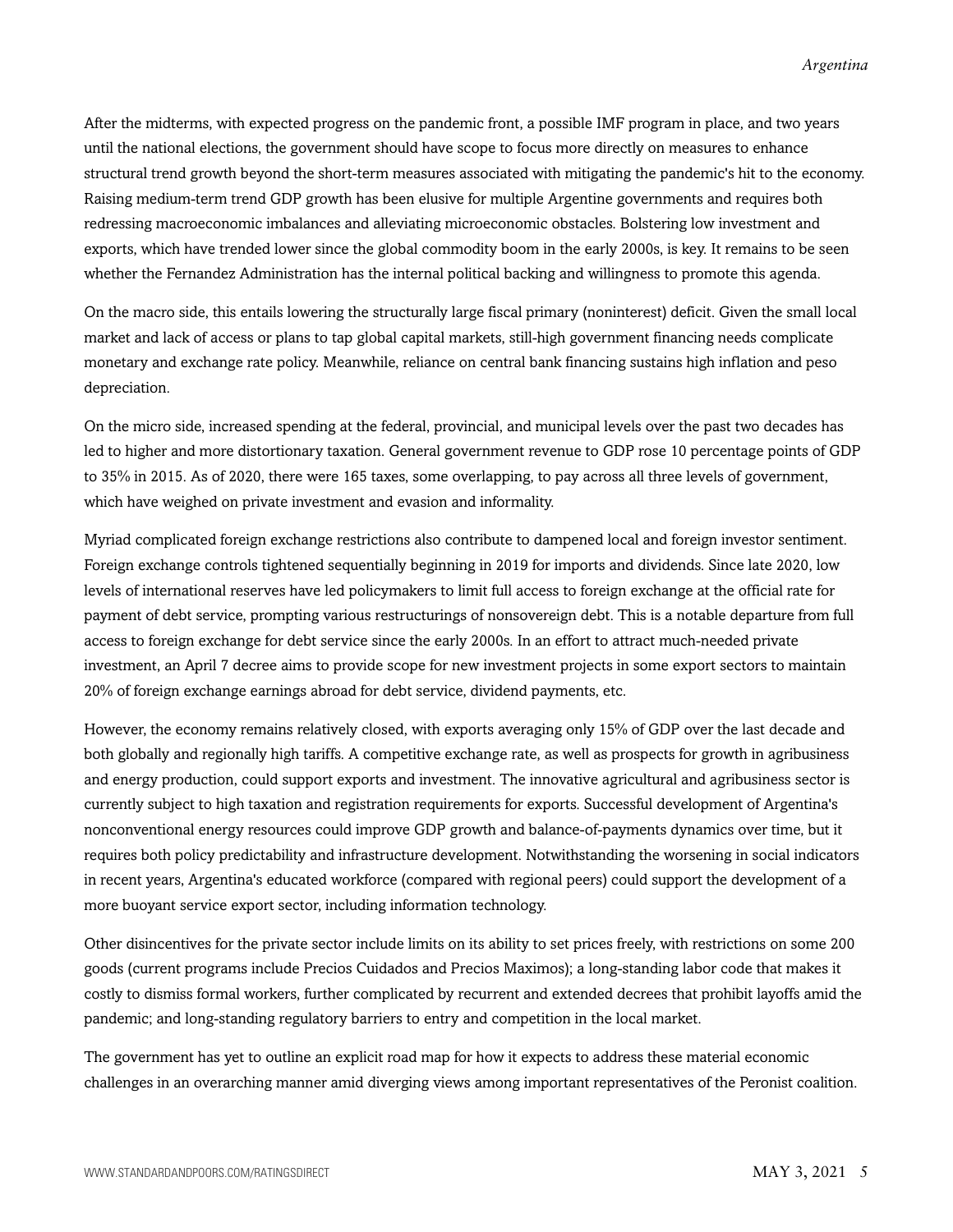A new program with the IMF could provide the opportunity to detail a comprehensive strategy.

Argentina's long-term growth performance remains worse than that of other countries at a similar level of wealth and development. We calculate a 10-year real per capita GDP contraction of 0.6% as of 2021 (based on a combination of past and forecast growth). We estimate GDP per capita of about \$8,800 in 2021, down from about \$14,600 in 2017 (reflecting a combination of real contraction and depreciation of the currency). Argentina's record of low, volatile growth--distinct from the effects of the pandemic--weighs on our economic assessment.

In the meantime, our economic growth forecasts for 2021 and 2022 incorporate recovery from the almost 10% contraction in real GDP in 2020. Following the strict national lockdown from mid-March to September 2020, we expect a pickup of 6.1% this year to slow toward 2.5% in 2022. The pace of vaccination and the severity of the second wave of COVID-19 create uncertainties for our near-term economic projections. A comparatively subdued recovery in 2022 would reflect the need to restore investor confidence to bolster investment beyond the construction sector.

#### Flexibility and performance profile: Significant lingering external, fiscal, and monetary policy challenges require financing support from official and multilateral creditors.

Argentina's high external debt burden, with limited ability to issue debt in the local markets and currently no access to external capital markets, is a pronounced vulnerability. Gross international reserves are less than \$40 billion. Debt service to official and multilateral creditors totals \$10.5 billion this year (with payments due to the Paris Club in May and the IMF in September and December totaling almost \$7.0 billion). In 2022-2023, debt service jumps to \$19 billion to \$20 billion for the IMF. This year, somewhat more favorable agricultural export prices, monies from an increased special drawing right allocation from the IMF, and some likely negotiation or management of the Paris Club's \$2.5 billion payment due in May offer space to muddle through. But securing refinancing under a new IMF program ahead of the 2022 repayments is crucial.

Principal payments for commercial debt held by nonresidents (mostly restructured in 2020) are \$1.6 billion on average during 2021-2024, before rising to almost \$4 billion in 2025 (given payments for local and foreign law 2030 step-up bonds and discount bonds). Regaining global market access would be an important step to help support refinancing. These totals exclude rollover needs in the local market.

In light of the external debt service profile, we assume a continuation of the Fernandez Administration's policy of tight foreign exchange restrictions to access dollars from the central bank at the official market rate for the private sector. Myriad restrictions aim to contain slippage in international reserves and limit depreciation of the peso and leakage across the various segmented parallel markets. This is amid weak confidence and policy uncertainties, while the stock of international reserves is low in a historical context and negotiations with the IMF are pending.

We project narrow net external debt to average over 250% of current account receipts (CARs) from 2021 to 2023. We estimate gross external financing needs to usable reserves and CARs to average over 150% in the next several years. However, a smoother repayment schedule with the IMF in 2022-2023 would lower these needs. The forecasts assume some decline in international reserves after 2021, given moderation in the favorable trade and current account balances as the economy posts positive growth, amid potential pressure on capital outflows and a recovery in Argentina's exports of goods and services following the COVID-19-related hit.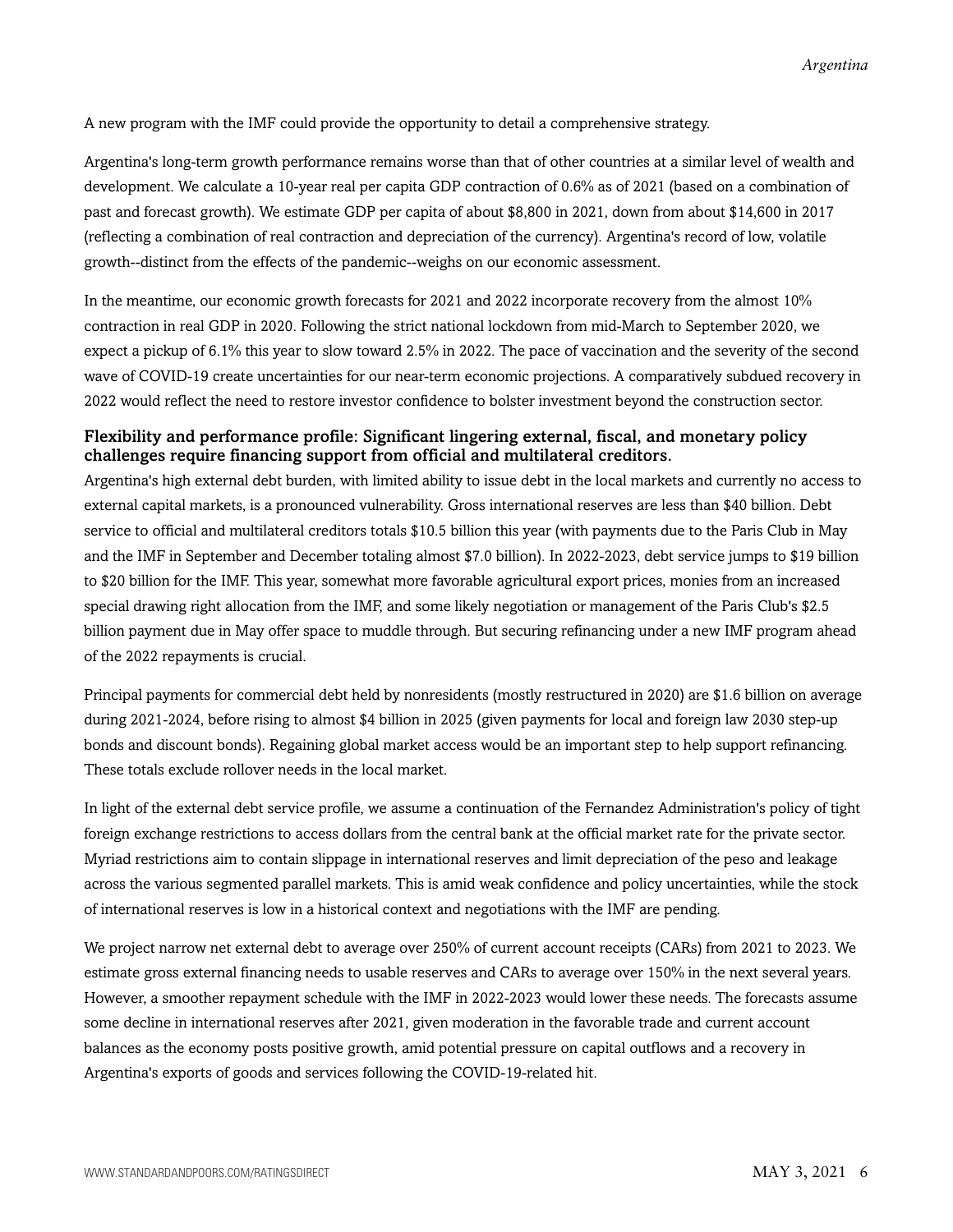Argentina's poor record of containing inflation, which averaged over 30% during the past 10 years, is a significant credit weakness. Failure to establish a consistent monetary and exchange-rate policy framework with an independent central bank has undermined the peso as a meaningful store of value for local residents over past decades. Similarly, it has limited the breadth and depth of local capital markets. The current administration shifted away from a formal rules-based approach to monetary policy; it follows neither a formal inflation- nor monetary-base-targeting regime. The government aims to contain inflation by using monetary policy along with some guidance or controls on prices, which have been expanded under the pandemic. Its more discretionary approach has focused on lowering the LELIQ overnight policy interest rate to 38% from higher nominal levels.

Consumer prices have risen in recent months, and the Fernandez Administration aims to mitigate this rise ahead of the midterms. Inflation was 36% at year-end 2020 and averaged 42% during the year; we expect annual average inflation to rise to 47% in 2021. Monetary financing of the government's large deficit in 2020 contributed to a rapid expansion of money supply last year, with the monetary base up 64% at the end of the year. We expect some moderation in 2021 as the deficit falls, but the limited local debt market will force the government to fund its fiscal deficit at least partially from the central bank, keeping pressure on money supply and inflation dynamics. Combining this with peso depreciation that affects price-setting behavior, we expect inflation to average almost 42% during 2021-2023.

Sizable financing needs, fiscal rigidities, and still-high debt contribute to Argentina's weak fiscal position. We expect net general government debt to decline to 94% this year from 96% in 2020 amid some economic recovery, fluctuation in the peso, and the still-high general government deficit. The commercial debt restructurings produced a limited reduction in face value. The projected decline in debt to GDP over the next three years reflects some deficit reduction but assumes real appreciation of the peso, particularly in 2022-2023.

The still-high share of foreign currency debt (over 75%) renders the debt burden vulnerable to sharp swings in the currency. The impact of the debt restructurings is more apparent in the projected decline in the general government interest burden. Interest to revenue has dropped to an average 7%, given the reduction in coupons on the \$100 billion in restructured debt.

Amid the pandemic, we expect a general government deficit (on an accrued basis) of 5.9% of GDP in 2021, from 7.7% in 2020. This year's fiscal results to date have been supported by erosion in the real value of some expenditures and higher tax revenue amid a resumption of local activity. But a slow decline over the forecast horizon reflects an expected subpar economic recovery and signals from the government that it's planning a moderate consolidation amid weak social conditions.

In addition, our projection of an almost 5% average deficit in 2022-2023 is subject to the pace of recovery and the adjustment path to be negotiated with the IMF. Interest rigidities in the budget received important relief from the 2020 restructuring. But adjusting other spending--for payroll, pensions, transfers and subsidies, and other social spending--entails complex political trade-offs. On the revenue side, Argentina's formal economy is already subject to high and distortionary taxes at the federal and local levels. How the government aims to bolster revenue and still provide space for private investment and economic recovery remains another complex policy challenge.

We estimate the change in net general government debt will average 25% of GDP in 2021-2023. Compared with the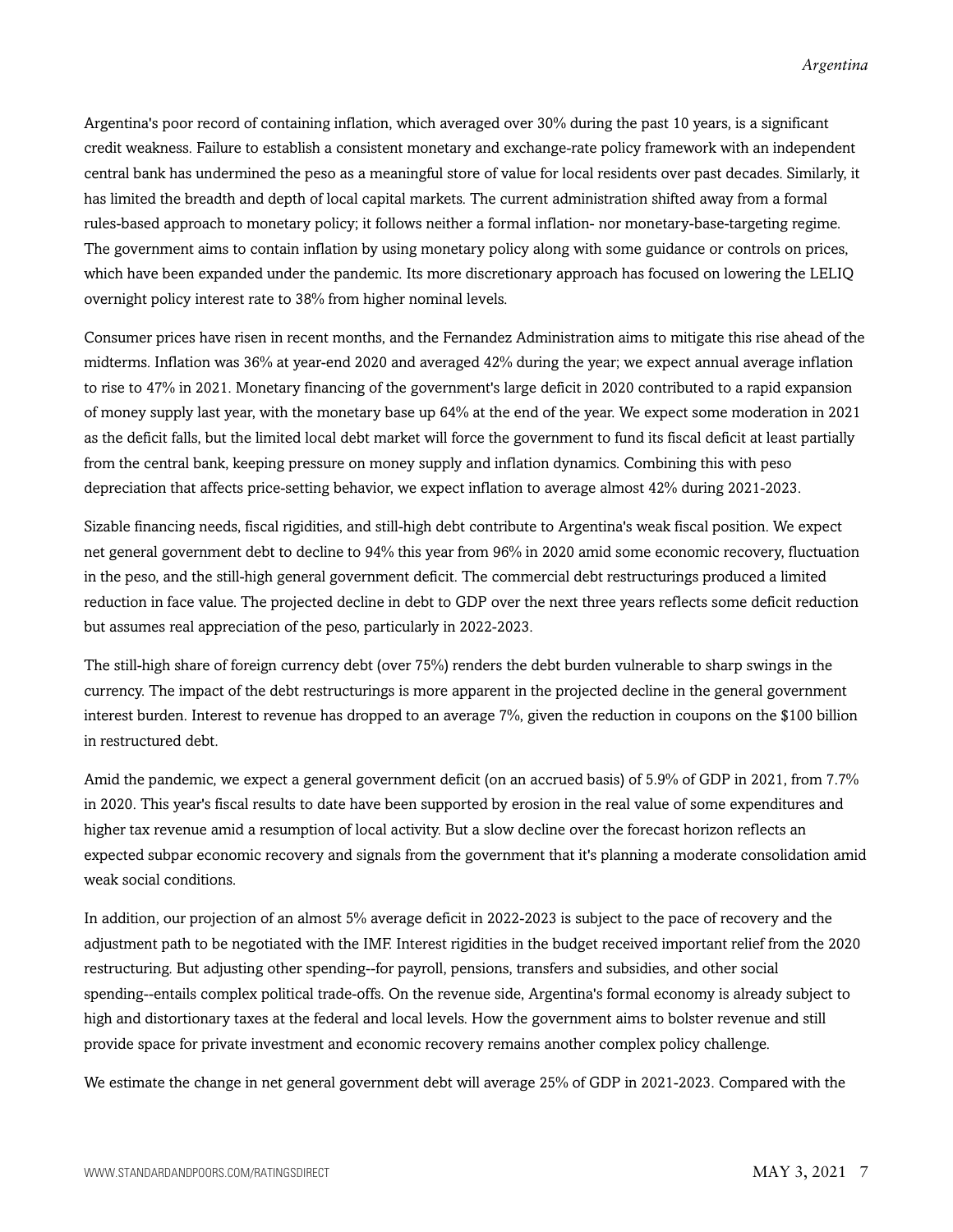lower accrued general government deficit, this largely reflects the composition of the debt--namely, exposure to foreign currency and indexation to inflation.

The sovereign still faces high financing needs in the local market. The slow pace of fiscal consolidation assumed in our base case implies new financing on top of locally issued debt maturities of about \$35 billion this year (including T-bills) and \$21 billion next year. With 40% of the central government debt stock held by creditors in the public sector (the largest share is with the central bank), domestic rollover risk is somewhat mitigated. We exclude sovereign debt held by the pension system (ANSES), which accounts for about 9% of central government debt. Because we don't expect external market funding to be available for Argentina and we do not assume any new IMF money at this time, closing the financing gap will rely on more than local peso, dollar, or dollar-linked debt issuance. It also implies the need for ongoing central bank financing.

We view contingent liabilities to Argentina's debt assessment, including those posed by the banking system, as limited. We classify the banking sector of Argentina in group '9' according to our Banking Industry Country Risk Assessment (BICRA), with '1' being the lowest risk category and '10' the highest. Argentina has a small financial system, with domestic credit to the private sector at about 11% of GDP in 2020 (among the lowest in Latin America). We estimate the gross assets of the financial system will be 30% of GDP in 2020--low relative to peers.

### <span id="page-7-0"></span>Key Statistics

**Table 1**

| <b>Selected Indicators</b>      |        |        |        |        |        |        |        |        |        |        |
|---------------------------------|--------|--------|--------|--------|--------|--------|--------|--------|--------|--------|
|                                 | 2014   | 2015   | 2016   | 2017   | 2018   | 2019   | 2020   | 2021f  | 2022f  | 2023f  |
| Economic indicators (%)         |        |        |        |        |        |        |        |        |        |        |
| Nominal GDP (bil. LC)           | 4,579  | 5,955  | 8,228  | 10,645 | 14,606 | 21,650 | 27,021 | 42,138 | 61,350 | 85,119 |
| Nominal GDP (bil. \$)           | 567.1  | 644.9  | 557.2  | 642.7  | 519.9  | 451.4  | 383.1  | 401.3  | 415.9  | 460.1  |
| GDP per capita (000s \$)        | 13.3   | 15.0   | 12.8   | 14.6   | 11.7   | 10.1   | 8.5    | 8.8    | 9.0    | 9.9    |
| Real GDP growth                 | (2.5)  | 2.7    | (2.1)  | 2.7    | (2.5)  | (2.2)  | (9.8)  | 6.1    | 2.5    | 2.0    |
| Real GDP per capita growth      | (3.5)  | 1.7    | (3.0)  | 1.7    | (3.4)  | (3.1)  | (10.6) | 5.1    | 1.6    | 1.1    |
| Real investment growth          | (6.8)  | 3.5    | (5.8)  | 12.2   | (5.7)  | (15.9) | (12.5) | 8.2    | 2.8    | 1.8    |
| Investment/GDP                  | 17.3   | 17.1   | 17.7   | 16.2   | 15.9   | 14.2   | 13.8   | 13.9   | 13.9   | 13.8   |
| Savings/GDP                     | 15.6   | 14.3   | 15.0   | 11.3   | 10.7   | 13.3   | 14.6   | 13.9   | 12.3   | 11.9   |
| Exports/GDP                     | 14.4   | 10.7   | 12.5   | 11.2   | 14.3   | 17.3   | 16.6   | 16.6   | 16.8   | 16.9   |
| Real exports growth             | (7.0)  | (2.8)  | 5.3    | 1.7    | (0.7)  | 9.4    | (16.4) | 6.3    | 3.7    | 2.6    |
| Unemployment rate               | 7.3    | 6.7    | 8.4    | 8.4    | 9.2    | 9.8    | 11.9   | 11.0   | 10.0   | 9.7    |
| <b>External indicators (%)</b>  |        |        |        |        |        |        |        |        |        |        |
| Current account balance/GDP     | (1.6)  | (2.7)  | (2.7)  | (4.9)  | (5.3)  | (0.9)  | 0.8    | 0.0    | (1.5)  | (1.9)  |
| Current account<br>balance/CARs | (10.5) | (23.5) | (19.6) | (39.5) | (31.9) | (4.5)  | 4.2    | 0.1    | (8.5)  | (11.1) |
| CARs/GDP                        | 15.4   | 11.6   | 13.8   | 12.4   | 16.5   | 19.5   | 18.4   | 18.9   | 18.1   | 17.0   |
| Trade balance/GDP               | 1.0    | (0.1)  | 0.8    | (0.8)  | (0.1)  | 4.0    | 3.8    | 3.0    | 1.0    | 1.0    |
| Net FDI/GDP                     | 0.6    | 1.7    | 0.3    | 1.6    | 1.9    | 1.1    | 0.8    | 0.7    | 1.0    | 0.9    |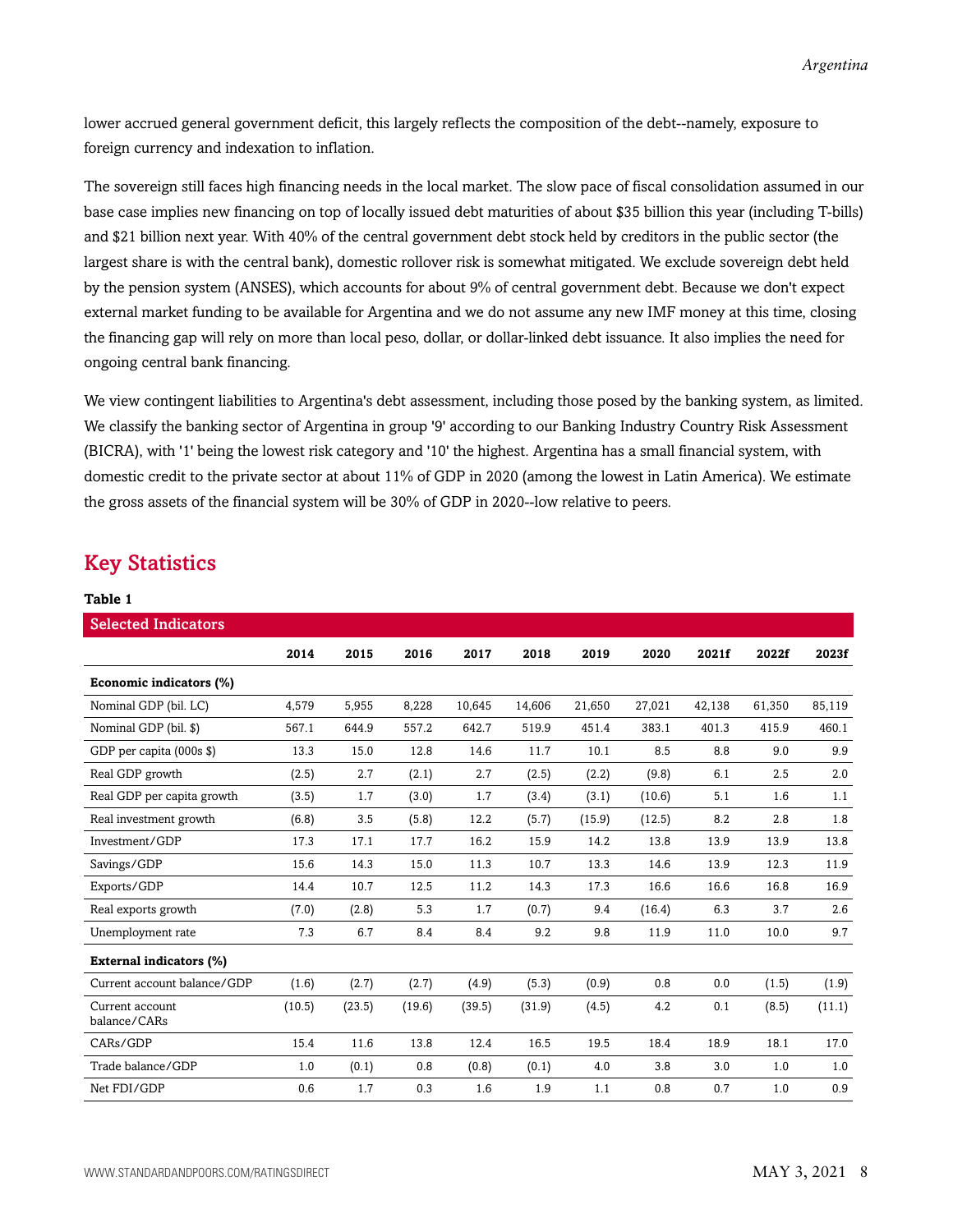#### **Table 1**

| Selected Indicators (cont.)                                    |        |        |        |        |        |        |         |        |        |         |
|----------------------------------------------------------------|--------|--------|--------|--------|--------|--------|---------|--------|--------|---------|
|                                                                | 2014   | 2015   | 2016   | 2017   | 2018   | 2019   | 2020    | 2021f  | 2022f  | 2023f   |
| Net portfolio equity<br>inflow/GDP                             | 0.1    | 0.1    | 0.4    | 0.4    | (2.5)  | (1.7)  | (0.4)   | 0.0    | 0.0    | $0.0\,$ |
| Gross external financing<br>needs/CARs plus usable<br>reserves | 113.0  | 130.1  | 130.5  | 151.5  | 127.4  | 113.8  | 124.7   | 147.4  | 154.9  | 158.8   |
| Narrow net external<br>debt/CARs                               | 112.4  | 148.5  | 148.4  | 186.6  | 209.4  | 232.1  | 275.3   | 256.9  | 262.6  | 256.2   |
| Narrow net external<br>debt/CAPs                               | 101.7  | 120.2  | 124.1  | 133.8  | 158.8  | 222.1  | 287.4   | 257.2  | 242.0  | 230.6   |
| Net external liabilities/CARs                                  | (40.7) | (55.8) | (60.0) | (25.2) | (46.6) | (26.1) | (99.4)  | (87.0) | (79.3) | (68.3)  |
| Net external liabilities/CAPs                                  | (36.8) | (45.2) | (50.2) | (18.1) | (35.3) | (24.9) | (103.8) | (87.1) | (73.1) | (61.5)  |
| Short-term external debt by<br>remaining maturity/CARs         | 40.3   | 53.2   | 46.7   | 74.3   | 67.6   | 85.3   | 99.9    | 115.7  | 116.1  | 111.1   |
| Usable reserves/CAPs<br>(months)                               | 3.6    | 3.5    | 2.8    | 3.5    | 5.1    | 7.7    | 7.1     | 5.6    | 5.0    | 4.3     |
| Usable reserves (mil. \$)                                      | 26,826 | 21,155 | 32,913 | 48,505 | 58,882 | 40,114 | 35,159  | 33,905 | 31,194 | 27,941  |
| Fiscal indicators (general government; %)                      |        |        |        |        |        |        |         |        |        |         |
| Balance/GDP                                                    | (4.3)  | (4.7)  | (6.9)  | (6.7)  | (5.8)  | (4.9)  | (7.7)   | (5.9)  | (4.9)  | (4.7)   |
| Change in net debt/GDP                                         | 9.0    | 19.9   | 14.1   | 14.2   | 39.6   | 34.9   | 27.0    | 32.9   | 26.3   | 16.2    |
| Primary balance/GDP                                            | (2.2)  | (2.7)  | (3.6)  | (4.0)  | (2.2)  | (0.6)  | (5.2)   | (3.3)  | (2.8)  | (2.5)   |
| Revenue/GDP                                                    | 35.3   | 35.3   | 34.3   | 33.0   | 30.7   | 30.9   | 31.5    | 32.9   | 33.2   | 33.2    |
| Expenditures/GDP                                               | 39.6   | 40.0   | 41.2   | 39.7   | 36.5   | 35.9   | 39.3    | 38.9   | 38.1   | 37.9    |
| Interest/revenues                                              | 6.0    | 5.9    | 9.8    | 8.2    | 11.8   | 13.9   | 8.0     | 8.0    | 6.4    | 6.5     |
| Debt/GDP                                                       | 37.2   | 48.5   | 50.8   | 54.8   | 85.5   | 88.5   | 101.6   | 98.0   | 93.6   | 83.7    |
| Debt/revenues                                                  | 105.5  | 137.5  | 148.2  | 166.1  | 278.3  | 286.3  | 322.2   | 297.6  | 282.2  | 251.9   |
| Net debt/GDP                                                   | 30.7   | 43.5   | 45.6   | 49.4   | 75.5   | 85.9   | 95.8    | 94.3   | 91.0   | 81.8    |
| Liquid assets/GDP                                              | 6.5    | 5.0    | 5.2    | 5.4    | 9.9    | 2.6    | 5.8     | 3.7    | 2.6    | 1.8     |
| Monetary indicators (%)                                        |        |        |        |        |        |        |         |        |        |         |
| CPI growth (annual average)                                    | 42.1   | 26.4   | 39.1   | 24.6   | 47.7   | 53.8   | 42.0    | 47.0   | 42.0   | 36.0    |
| GDP deflator growth                                            | 40.3   | 26.6   | 41.1   | 26.0   | 40.7   | 51.5   | 38.3    | 47.0   | 42.0   | 36.0    |
| Exchange rate, year-end<br>(LC/\$)                             | 8.51   | 13.10  | 15.89  | 18.65  | 37.60  | 59.89  | 84.15   | 125.00 | 170.00 | 200.00  |
| Banks' claims on resident<br>non-gov't sector growth           | 20.2   | 36.7   | 31.4   | 51.3   | 33.1   | 15.7   | 33.8    | 55.8   | 45.6   | 38.7    |
| Banks' claims on resident<br>non-gov't sector/GDP              | 12.9   | 13.6   | 12.9   | 15.1   | 14.7   | 11.4   | 12.3    | 12.3   | 12.3   | 12.3    |
| Foreign currency share of<br>claims by banks on residents      | N/A    | N/A    | N/A    | N/A    | N/A    | N/A    | N/A     | N/A    | N/A    | N/A     |
| Foreign currency share of<br>residents' bank deposits          | 8.0    | 11.8   | 20.6   | 23.8   | 31.4   | 28.0   | 24.1    | 24.1   | 24.1   | 24.1    |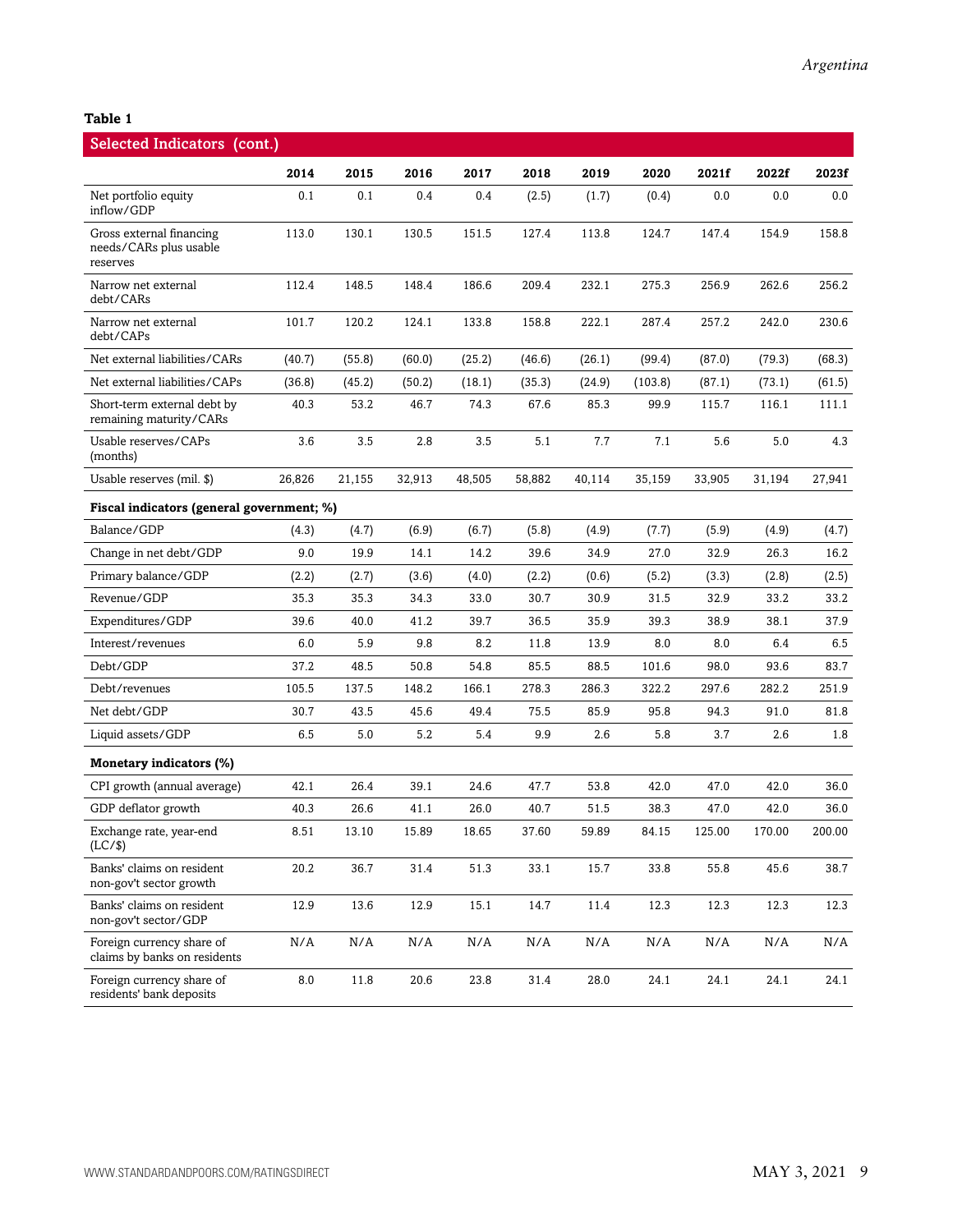#### **Table 1**

| Selected Indicators (cont.)            |      |        |      |       |      |      |      |       |       |       |
|----------------------------------------|------|--------|------|-------|------|------|------|-------|-------|-------|
|                                        | 2014 | 2015   | 2016 | 2017  | 2018 | 2019 | 2020 | 2021f | 2022f | 2023f |
| Real effective exchange rate<br>growth | 5.3  | (21.7) | 13.5 | (6.5) | 35.9 | 3.8  | 0.1  | N/A   | N/A   | N/A   |

Definitions: Savings is defined as investment plus the current account surplus (deficit). Investment is defined as expenditure on capital goods, including plant, equipment, and housing, plus the change in inventories. Banks are depository corporations other than the central bank, whose liabilities are included in the national definition of broad money. Gross external financing needs are defined as current account payments plus short-term external debt at the end of the prior year plus nonresident deposits at the end of the prior year plus long-term external debt maturing within the year. Narrow net external debt is defined as the stock of foreign and local currency public- and private-sector borrowings from nonresidents minus official reserves minus public-sector liquid claims on nonresidents minus financial-sector loans to, deposits with, or investments in nonresident entities. A negative number indicates net external lending. N/A--Not applicable. LC--Local currency. CARs--Current account receipts. FDI--Foreign direct investment. CAPs--Current account payments. f--Forecast. The data and ratios above result from S&P Global Ratings' own calculations, drawing on national as well as international sources, reflecting S&P Global Ratings' independent view on the timeliness, coverage, accuracy, credibility, and usability of available information.

# <span id="page-9-0"></span>Ratings Score Snapshot

#### **Table 2**

| <b>Ratings Score Snapshot</b>                          |          |                                                                                                                                                                                                                                                                                                                                                                                                                                                                                                                   |  |  |  |
|--------------------------------------------------------|----------|-------------------------------------------------------------------------------------------------------------------------------------------------------------------------------------------------------------------------------------------------------------------------------------------------------------------------------------------------------------------------------------------------------------------------------------------------------------------------------------------------------------------|--|--|--|
| <b>Key rating factors</b>                              | Score    | <b>Explanation</b>                                                                                                                                                                                                                                                                                                                                                                                                                                                                                                |  |  |  |
| Institutional assessment                               | 6        | Policy choices likely weaken capability and willingness to maintain sustainable public finances and<br>balanced economic growth, and thus debt service. Future policy responses are difficult to predict<br>because of a polarized political landscape and established track record of pronounced swings in policy<br>that accompany changes in administrations. Perceived weaknesses in rule of law and changes in rules<br>of the game; judiciary not considered independent of influence from governing party. |  |  |  |
|                                                        |          | Debt payment culture is weak following series of debt restructurings in recent decades.                                                                                                                                                                                                                                                                                                                                                                                                                           |  |  |  |
| Economic assessment                                    | 5        | Based on GDP per capita (\$) as per Selected Indicators in table 1.                                                                                                                                                                                                                                                                                                                                                                                                                                               |  |  |  |
|                                                        |          | Weighted average real GDP per capita trend growth over a 10-year period is -0.6%, which is below<br>sovereigns' in the same GDP category.                                                                                                                                                                                                                                                                                                                                                                         |  |  |  |
| External assessment                                    | 6        | Based on narrow net external debt and gross external financing needs as per Selected Indicators in<br>table 1.                                                                                                                                                                                                                                                                                                                                                                                                    |  |  |  |
|                                                        |          | Debt issuance constraints in markets following rescheduling and arrears with official creditors.                                                                                                                                                                                                                                                                                                                                                                                                                  |  |  |  |
| Fiscal assessment:<br>flexibility and performance      | 6        | Based on the change in net general government debt (% of GDP) as per Selected Indicators in table 1.                                                                                                                                                                                                                                                                                                                                                                                                              |  |  |  |
| Fiscal assessment: debt<br>burden                      | 5        | Based on net general government debt (% of GDP) and general government interest expenditures (%<br>of general government revenues) as per Selected Indicators in table 1.                                                                                                                                                                                                                                                                                                                                         |  |  |  |
|                                                        |          | Over 75% of gross government debt is denominated in foreign currency.                                                                                                                                                                                                                                                                                                                                                                                                                                             |  |  |  |
| Monetary assessment                                    | 6        | There is heavy intervention in the official foreign exchange rate market and active parallel exchange<br>rates.                                                                                                                                                                                                                                                                                                                                                                                                   |  |  |  |
|                                                        |          | Persistently high inflation, as per Selected Indicators in table 1. The central bank has limited<br>independence; Argentina has a small domestic capital market and a low level of credit to GDP.                                                                                                                                                                                                                                                                                                                 |  |  |  |
|                                                        |          | Extensive foreign exchange restrictions                                                                                                                                                                                                                                                                                                                                                                                                                                                                           |  |  |  |
| Indicative rating                                      | $b-$     | As per table 1 of "Sovereign Rating Methodology."                                                                                                                                                                                                                                                                                                                                                                                                                                                                 |  |  |  |
| Notches of supplemental<br>adjustments and flexibility | $\Omega$ | The rating would be capped at 'B+' given institutional assessment of '6' and debt assessment of '5'.                                                                                                                                                                                                                                                                                                                                                                                                              |  |  |  |
| Final rating                                           |          |                                                                                                                                                                                                                                                                                                                                                                                                                                                                                                                   |  |  |  |
| Foreign currency                                       | $CCC+$   | We apply our "Criteria For Assigning 'CCC+', 'CCC', 'CCC-', And 'CC' Ratings given vulnerabilities<br>associated various macro-imbalances, a pace of fiscal consolidation that implies still high financing<br>needs that rely on the small local capital market given lack of global capital market access, ongoing<br>arrears with the Paris Club, and the early stages of discussions with the IMF on a new program to<br>manage large payments in 2022-2023.                                                  |  |  |  |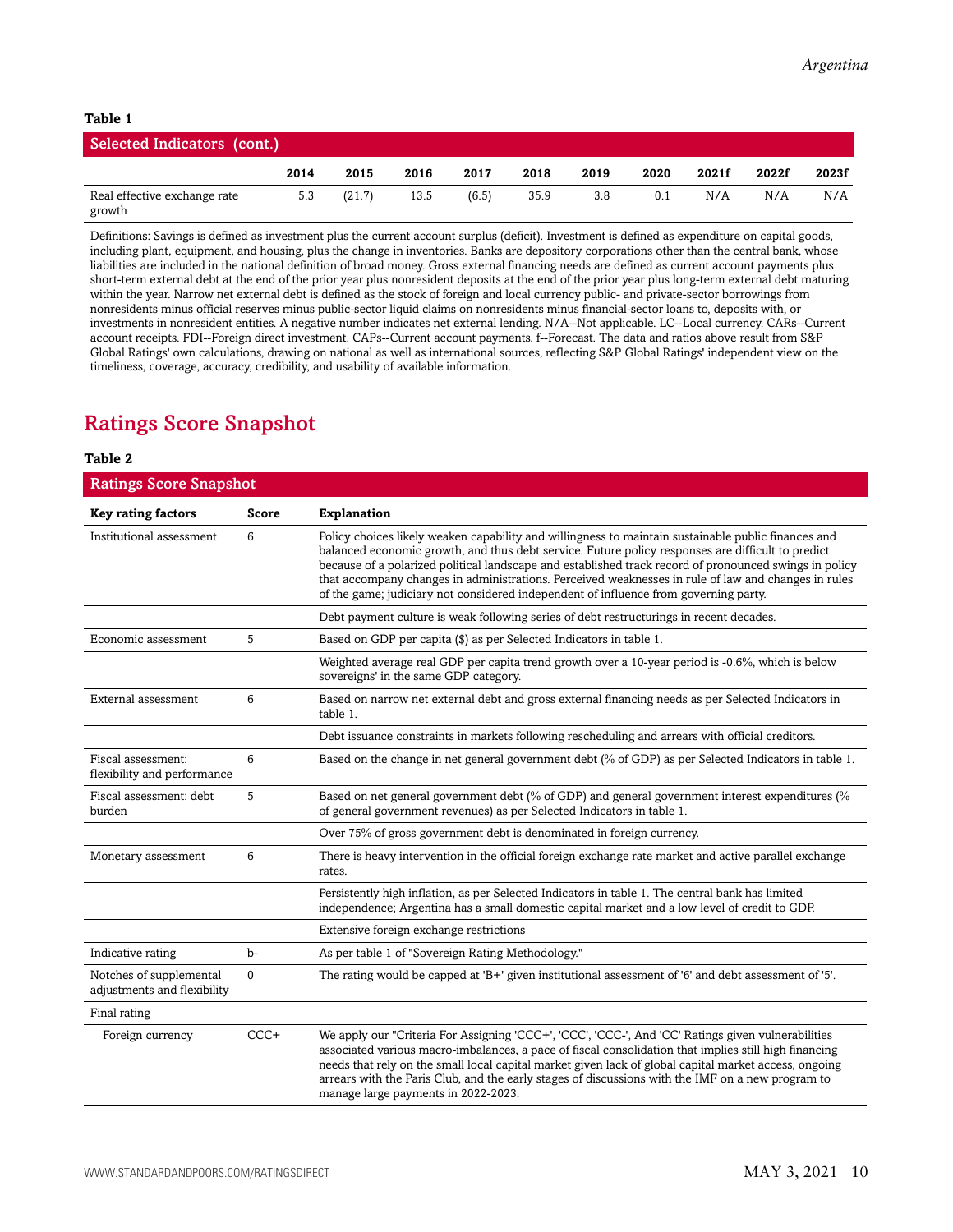#### **Table 2**

| <b>Ratings Score Snapshot (cont.)</b> |       |                                                                             |  |  |
|---------------------------------------|-------|-----------------------------------------------------------------------------|--|--|
| <b>Key rating factors</b>             | Score | <b>Explanation</b>                                                          |  |  |
| Notches of uplift                     |       | Default risks do not apply differently to foreign- and local-currency debt. |  |  |
| Local currency                        | CCC+  |                                                                             |  |  |

S&P Global Ratings' analysis of sovereign creditworthiness rests on its assessment and scoring of five key rating factors: (i) institutional assessment; (ii) economic assessment; (iii) external assessment; (iv) the average of fiscal flexibility and performance, and debt burden; and (v) monetary assessment. Each of the factors is assessed on a continuum spanning from 1 (strongest) to 6 (weakest). S&P Global Ratings' "Sovereign Rating Methodology," published on Dec. 18, 2017, details how we derive and combine the scores and then derive the sovereign foreign currency rating. In accordance with S&P Global Ratings' sovereign ratings methodology, a change in score does not in all cases lead to a change in the rating, nor is a change in the rating necessarily predicated on changes in one or more of the scores. In determining the final rating, the committee can make use of the flexibility afforded by §15 and §§126-128 of the rating methodology.

## <span id="page-10-0"></span>Related Criteria

- General Criteria: Methodology For National And Regional Scale Credit Ratings, June 25, 2018
- Criteria | Governments | Sovereigns: Sovereign Rating Methodology, Dec. 18, 2017
- General Criteria: Methodology For Linking Long-Term And Short-Term Ratings, April 7, 2017
- General Criteria: Criteria For Assigning 'CCC+', 'CCC', 'CCC-', And 'CC' Ratings, Oct. 1, 2012
- General Criteria: Principles Of Credit Ratings, Feb. 16, 2011
- General Criteria: Methodology: Criteria For Determining Transfer And Convertibility Assessments, May 18, 2009

## <span id="page-10-1"></span>Related Research

- Banking Industry Country Risk Assessment, April 29, 2021
- Sovereign Risk Indicators, April 12, 2021
- Argentina Faces Challenges And Opportunities After Its Restructuring, Sept. 18, 2020
- Argentina Tightens Foreign Exchange Controls Amid Heightened Pressure On The Peso And International Reserves, Sept. 16, 2020
- Argentina Upgraded To 'CCC+' From 'SD' On Settlement Of Restructuring Of Foreign And Local Law Debt; Outlook Stable, Sept. 7, 2020

| Ratings Detail (As Of May 3, 2021)*     |                         |                  |  |  |  |
|-----------------------------------------|-------------------------|------------------|--|--|--|
| Argentina                               |                         |                  |  |  |  |
| Sovereign Credit Rating                 |                         | $CCC+$ /Stable/C |  |  |  |
| Argentina National Scale                |                         | raBBB-/Stable/-- |  |  |  |
| Transfer & Convertibility Assessment    |                         | $CCC+$           |  |  |  |
| Senior Unsecured                        |                         | $CCC+$           |  |  |  |
| <b>Sovereign Credit Ratings History</b> |                         |                  |  |  |  |
| 07-Sep-2020                             | <b>Foreign Currency</b> | $CCC+$ /Stable/C |  |  |  |
| 07-Apr-2020                             |                         | $SD/-/SD$        |  |  |  |
|                                         |                         |                  |  |  |  |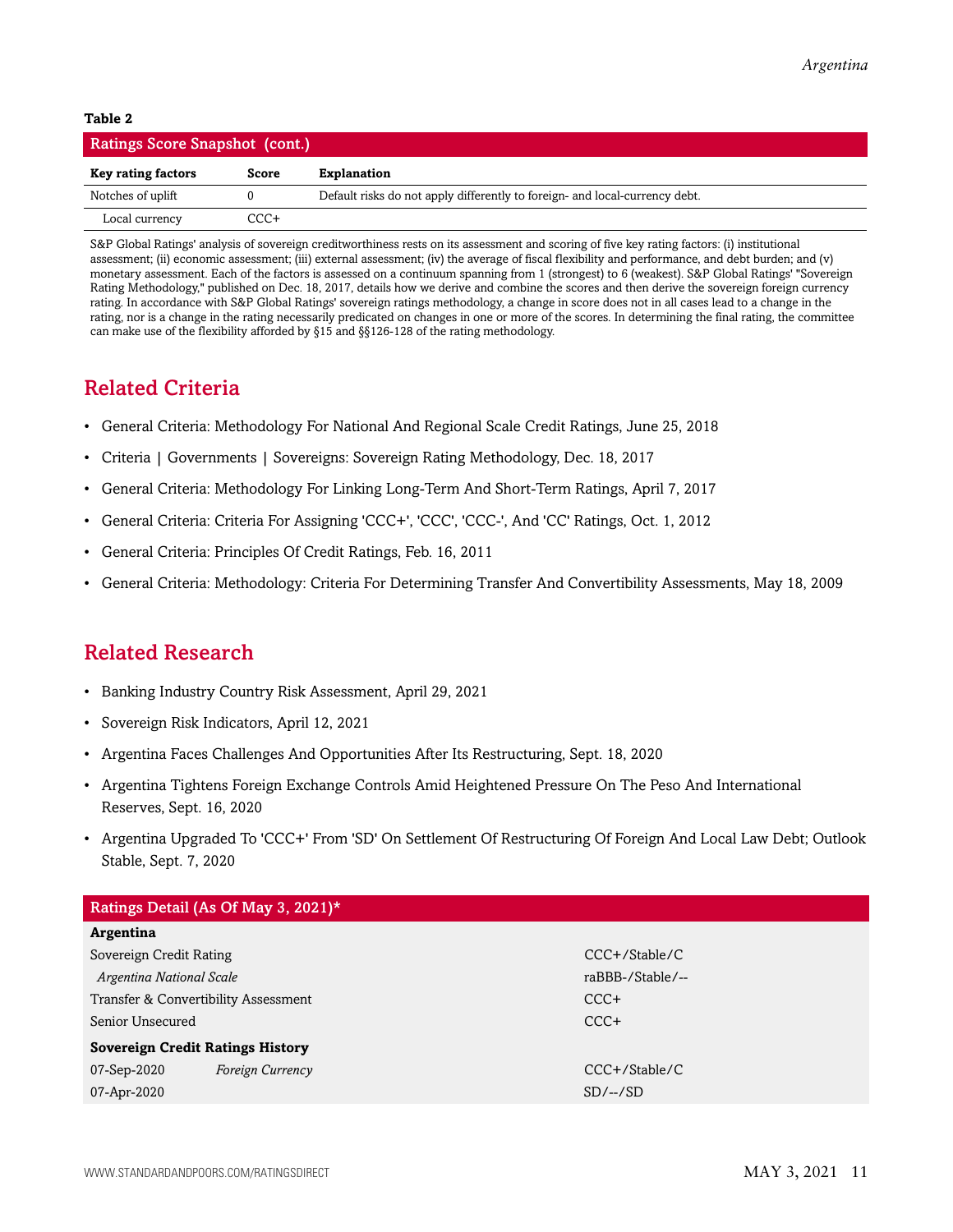|             | Ratings Detail (As Of May 3, 2021)*(cont.) |                    |
|-------------|--------------------------------------------|--------------------|
| 07-Jan-2020 |                                            | CCC-/Negative/C    |
| 30-Dec-2019 |                                            | CC/Negative/C      |
| 20-Dec-2019 |                                            | $SD/-/D$           |
| 30-Aug-2019 |                                            | CCC-/Negative/C    |
| 29-Aug-2019 |                                            | $SD/-/D$           |
| 16-Aug-2019 |                                            | B-/Negative/B      |
| 12-Nov-2018 |                                            | B/Stable/B         |
| 31-Aug-2018 |                                            | B+/Watch Neg/B     |
| 30-Oct-2017 |                                            | B+/Stable/B        |
| 04-Apr-2017 |                                            | B/Stable/B         |
| 06-May-2016 |                                            | B-/Stable/B        |
| 07-Sep-2020 | Local Currency                             | CCC+/Stable/C      |
| 21-Jan-2020 |                                            | $SD/-/SD$          |
| 07-Jan-2020 |                                            | CCC-/Negative/C    |
| 20-Dec-2019 |                                            | CC/Negative/C      |
| 30-Aug-2019 |                                            | CCC-/Negative/C    |
| 29-Aug-2019 |                                            | $SD/-/D$           |
| 16-Aug-2019 |                                            | B-/Negative/B      |
| 12-Nov-2018 |                                            | B/Stable/B         |
| 31-Aug-2018 |                                            | B+/Watch Neg/B     |
| 30-Oct-2017 |                                            | B+/Stable/B        |
| 04-Apr-2017 |                                            | B/Stable/B         |
| 07-Sep-2020 | Argentina National Scale                   | raBBB-/Stable/--   |
| 21-Jan-2020 |                                            | $SD/-/-$           |
| 07-Jan-2020 |                                            | raCCC-/Negative/-- |
| 30-Dec-2019 |                                            | raCC/Negative/--   |
| 20-Dec-2019 |                                            | $SD/-/-$           |
| 30-Aug-2019 |                                            | raCCC-/Negative/-- |
| 29-Aug-2019 |                                            | $SD/-/-$           |
| 16-Aug-2019 |                                            | raAA-/Watch Neg/-- |
| 12-Nov-2018 |                                            | raAA-/Stable/--    |
| 31-Aug-2018 |                                            | raAA/Watch Neg/--  |
| 30-Oct-2017 |                                            | raAA/Stable/--     |
| 04-Apr-2017 |                                            | raA+/Stable/--     |

\*Unless otherwise noted, all ratings in this report are global scale ratings. S&P Global Ratings' credit ratings on the global scale are comparable across countries. S&P Global Ratings' credit ratings on a national scale are relative to obligors or obligations within that specific country. Issue and debt ratings could include debt guaranteed by another entity, and rated debt that an entity guarantees.

#### **Additional Contact:**

Joydeep Mukherji, New York + 1 (212) 438 7351; joydeep.mukherji@spglobal.com